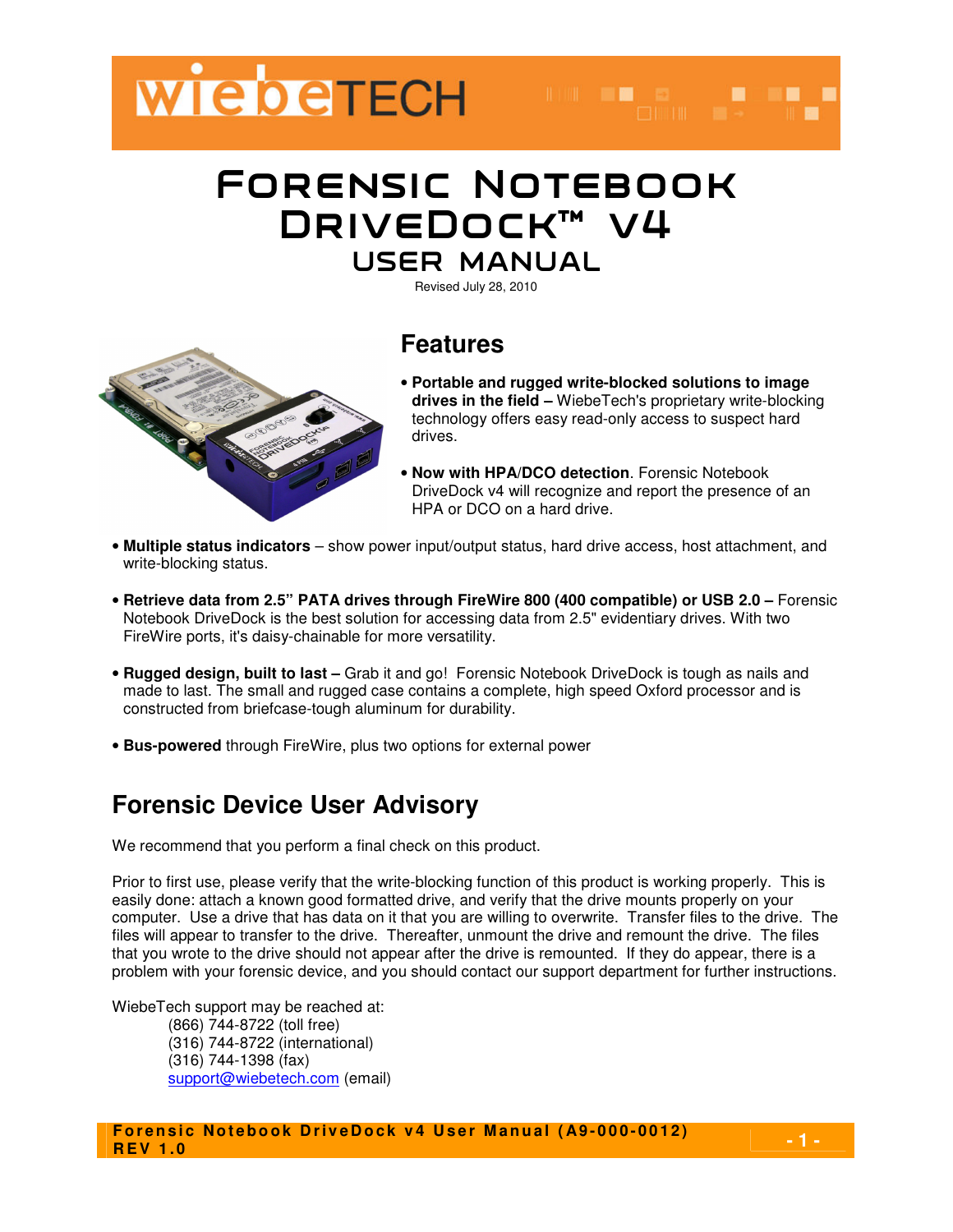## **Table of Contents**

| 1. Pre-Installation Steps                         | 3              |
|---------------------------------------------------|----------------|
| 1.1 Forensic Notebook DriveDock Accessories       | 3              |
| 1.2 Identifying Parts                             | 3              |
| 2. Using Forensic Notebook DriveDock              | 4              |
| 2.1 Forensic Notebook DriveDock Host Connections  | 4              |
| 2.2 Hard Drive Attachment                         | 4              |
| 2.3 Forensic Notebook DriveDock Power Connections | $\overline{4}$ |
| 3. Usage with Mac and Windows Operating Systems   | 5              |
| 3.1 Usage with Macintosh Computers                | 5              |
| 3.1.1 Compatibility                               | 5              |
| 3.1.2 Using Volumes                               | 5              |
| 3.2 Usage with Windows Operating System           | 6              |
| 3.2.1 Compatibility                               | 5              |
| 3.2.2 Using Volumes                               | 5              |
| 4. HPA/DCO                                        | 5              |
| 4.1 HPA/DCO Indication                            | 5              |
| <b>5. Frequently Asked Questions</b>              |                |
| <b>5. Technical Specifications</b>                |                |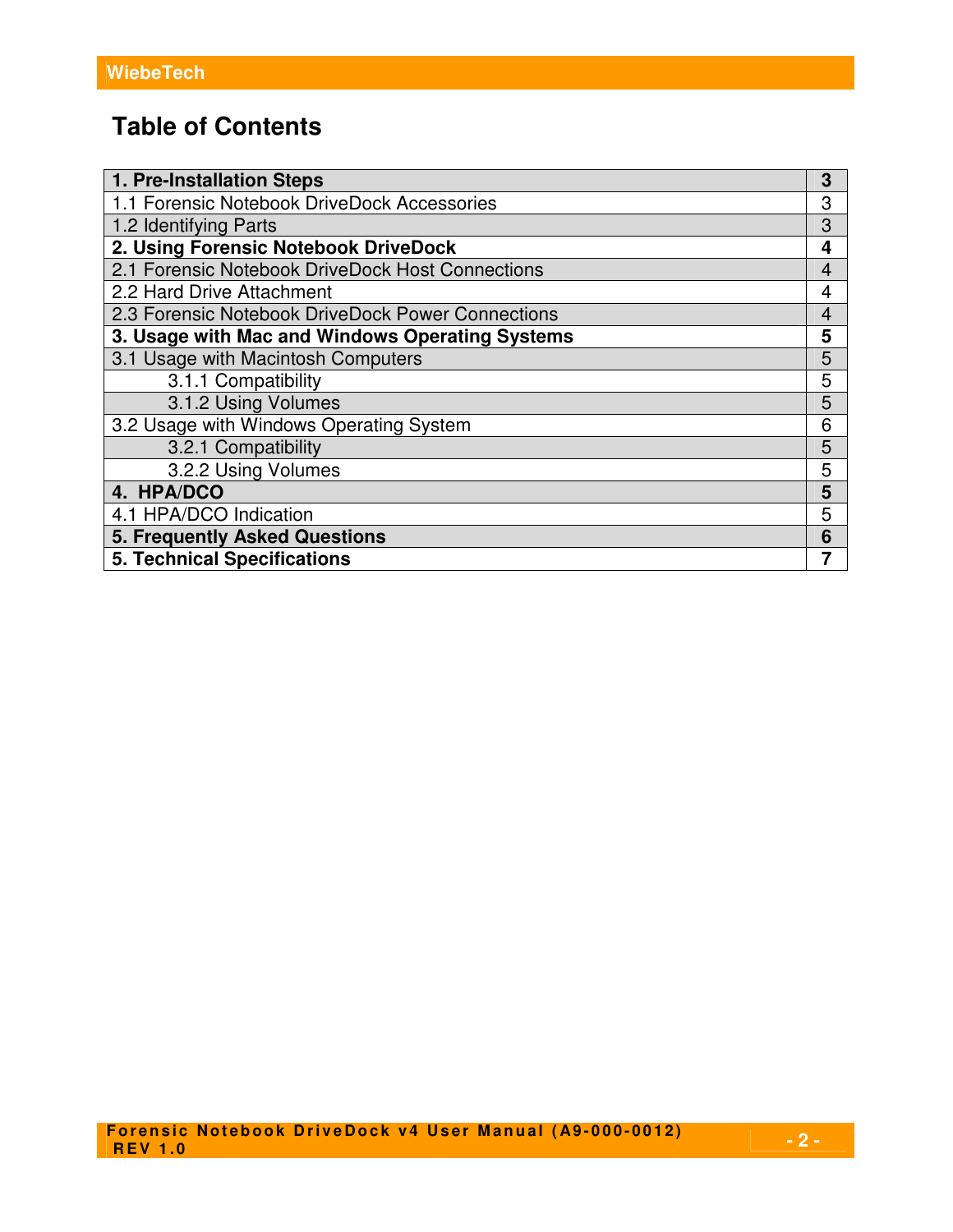## **1. Pre-Installation Steps**

### **1.1 Forensic Notebook DriveDock Accessories.**

Check the accessories packaged with your Forensic Notebook DriveDock. Please contact WiebeTech if any items are missing or damaged. The box should contain:

| Forensic Notebook DriveDock                   |  |
|-----------------------------------------------|--|
| AC adapter & power cord                       |  |
| FireWire 800 cable                            |  |
| FireWire 800 to 400 converter cable           |  |
| Hard drive screws                             |  |
| Rubber bumpers                                |  |
| CD containing manual and warranty information |  |

### **1.2 Identifying Parts**

Take a moment to familiarize yourself with the parts of your new DriveDock. This will aid you in the remaining steps.



- **A** DC +12V power input from AC
- 
- 
- 
- 
- 



- adapter **<sup>a</sup>** +12V DC power input is present
- **B** 4-pin DC input **b** Dock is connected to a USB host
- **C** USB 2.0 mini port **c** Hard drive access
- **D** 1394b (FireWire 800) ports **d** Dock is connected to FireWire host
- **E** Power Switch (On / Off) **e** Write-blocked and HPA/DCO detector
	- **f** +5V Power output to drive
	- **g** 4-pin power input is present

**NOTE:** Forensic Notebook DriveDock's HPA/DCO detection can be seen with a fast blink of the forensic write-blocked LED (4 blinks per second). If the LED does not blink it is reporting that the drive is writeblocked, but there is not an HPA or DCO on the drive. If there is a slow blink it is reporting that there is an error on the HPA or DCO (1 blink per second).

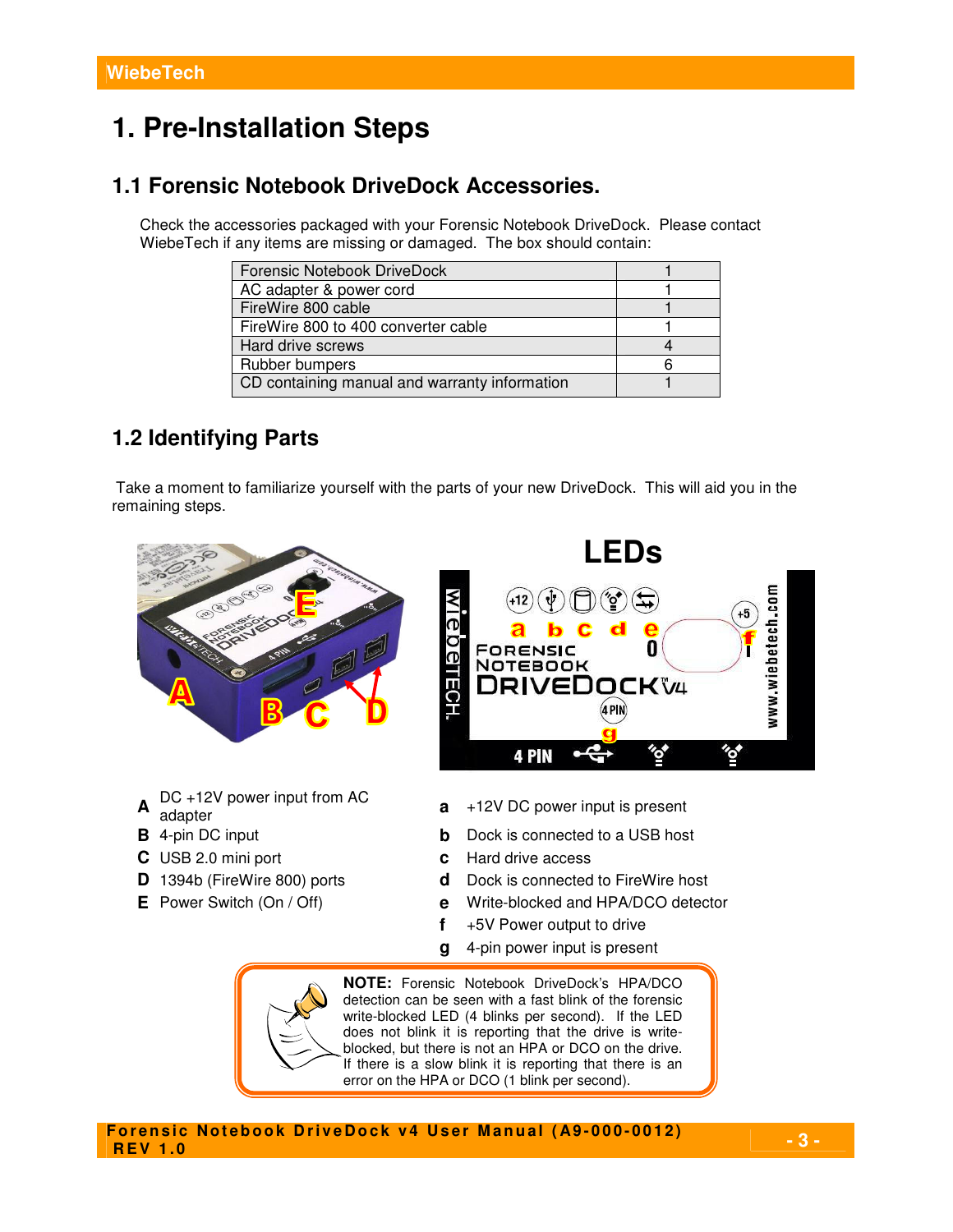## **2. Using Forensic Notebook DriveDock**

### **2.1 Forensic Notebook DriveDock Host Connections**

Connect the FireWire or USB cable from your computer into the appropriate port on the dock.



## **2.2 Hard Drive Attachment**

If you've removed the drive from a laptop computer, it may be inside a mounting sleeve. You'll need to remove this so that the drive will fit with the dock. Place the drive onto the green plate with the label side up. Carefully slide the drive forward until the pins are fully inserted into the receiver. If you wish, you may secure the drive in place with the included screws.



### **2.3 Forensic Notebook DriveDock Power Connections**

There are three options:

- a. The Notebook DriveDock can be bus powered through FireWire, and therefore does not require an additional power source when used with powered FireWire hosts.
- b. To connect via USB, or to FireWire hosts lacking sufficient bus power, plug in the AC adapter. When the AC adapter is connected, the LED labeled "+12" will illuminate.



c. Alternatively, you may supply power through a standard 4-pin Molex connector. When power is connected in this way, the LED labeled "4 PIN" will illuminate.

**Your dock is now ready to use!** Turn on the unit by moving the power switch toward the side labeled "|". When power is on, the "+5" LED will illuminate to show that power is going to the hard drive.

The red LED access indicator will light briefly after the unit is powered up, indicating that the FireWire bridge has successfully established communication with the drive. Thereafter, it will light whenever the drive is accessed. Irregular flickering of the drive access light is normal.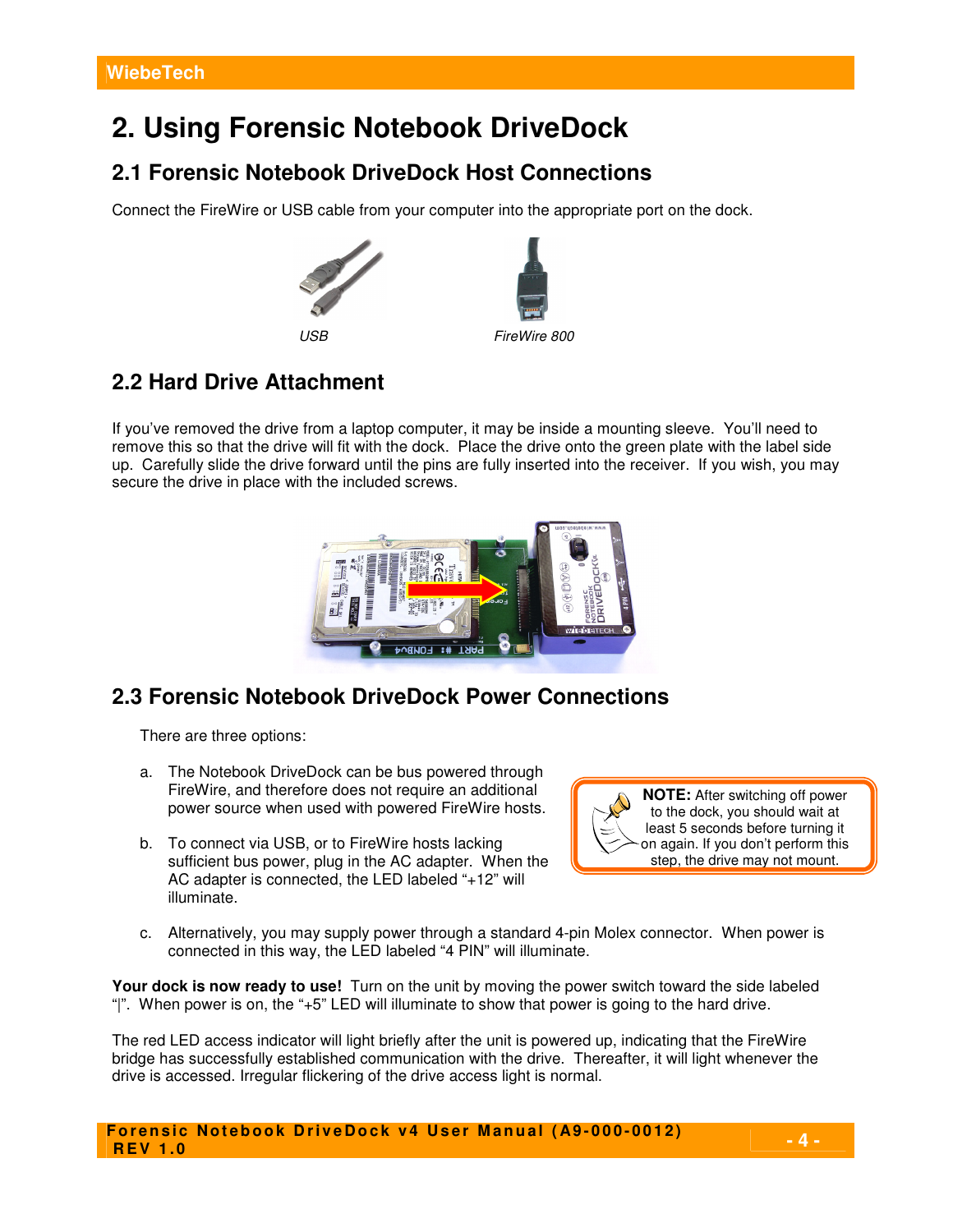# **3. Usage with Mac and Windows Operating Systems**

### **3.1 Usage with Windows computers**

#### **3.1.1 Compatibility**

Forensic Notebook DriveDock is Plug-and-Play compatible with Windows XP. No drivers are needed. FireWire 800 ports are FireWire 400 host compatible (a FireWire 800-400 cable or adapter such as WiebeTech's Cable-11 is necessary for use with FireWire 400 ports). The USB2 port is USB 1.1 compatible.

### **3.1.2 Mounting and Ejecting Volumes**

Assuming the drive format is recognizable by Windows, you can begin using the volume right away. When the dock and drive are properly connected and turned on, a window may open to allow you access to the volume. If no window appears, you can find the volume by double-clicking the "My Computer" icon.

Eject the dock before powering it down by left-clicking the green arrow icon on the task bar, then selecting "Safely remove…." Windows will indicate when it is safe to disconnect the dock. Shutting down the unit without first ejecting the volume can result in data loss.

## **3.2 Usage with Macintosh Computers**

### **3.2.1 Compatibility**

Forensic Notebook DriveDock is Plug-and-Play compatible under Mac OS 9.2 and OS X. No drivers are needed. FireWire 800 ports are FireWire 400 host compatible (a FireWire 800-400 cable or adapter such as WiebeTech's Cable-11 is necessary for use with FireWire 400 ports). The USB2 port is USB 1.1 compatible.

#### **3.2.2 Mounting and Ejecting Volumes**

Assuming the drive format is recognizable by Mac OS, an icon representing the drive's volume will appear (mount) on the desktop. You can begin using the volume right away, without any possibility of changing the data on the drive.

Eject the volume before powering down the unit by dragging the volume's icon to the trash bin, or by selecting the volume then pressing Command-E. Shutting down the unit without first ejecting the volume can result in data loss.

# **4. HPA/DCO**

## **4.1 HPA/DCO Indication**

Forensic Notebook DriveDock's HPA/DCO detection can be seen with a fast blink of the forensic writeblocked LED (4 blinks per second). If the LED does not blink it is reporting that the drive is write-blocked, but there is not an HPA or DCO on the drive. If there is a slow blink it is reporting that there is an error on the HPA or DCO (1 blink per second).

See http://www.wiebetech.com/hpa\_dco.php for more information.



(Windows XP)

1:01 PM



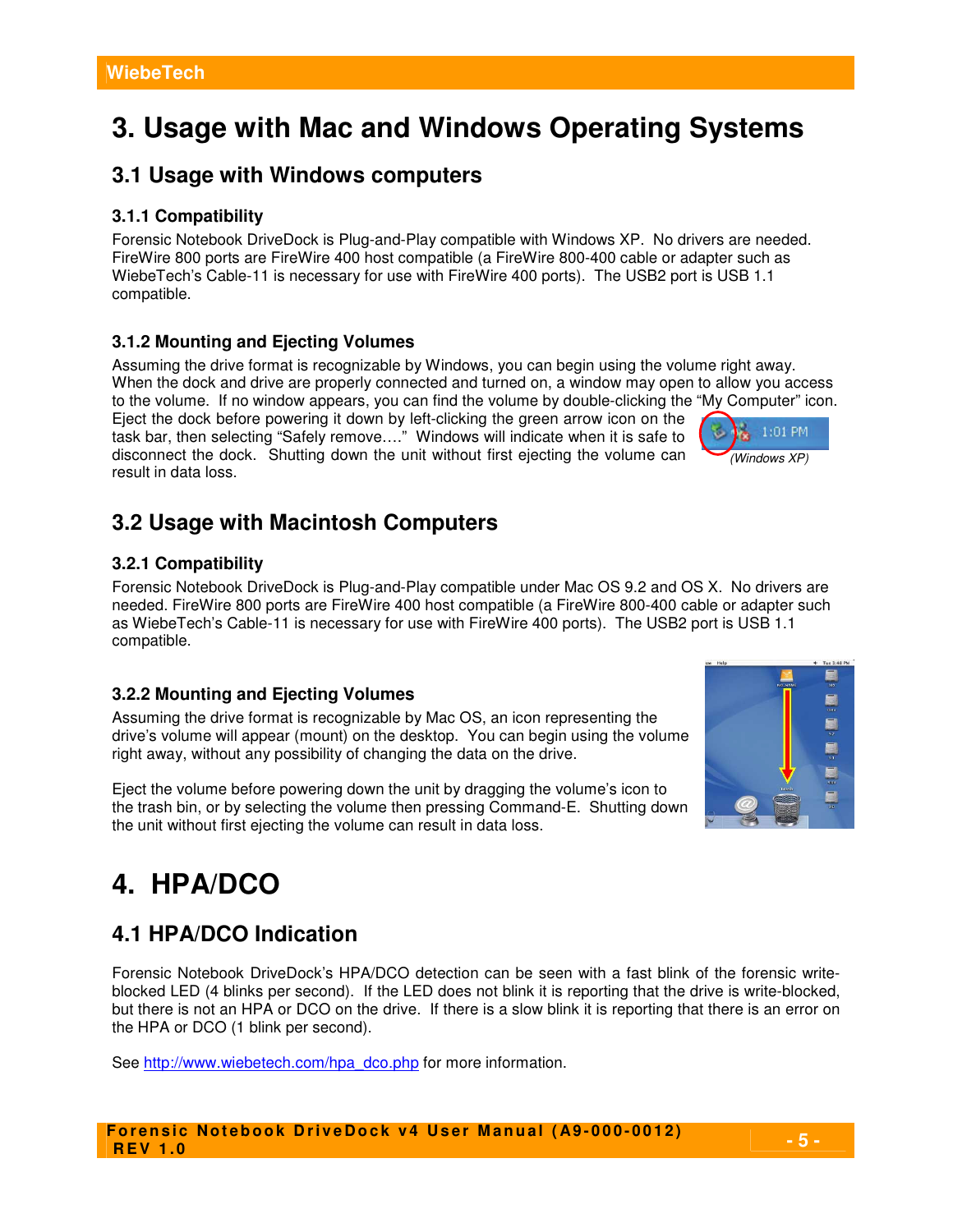## **5. Frequently Asked Questions**

#### **Q:** What are HPA and DCO?

**A:** A Host Protected Area (HPA) and Device Configuration Overlay (DCO) are reserved areas on a hard drive that are not accessible by the BIOS or OS. Data can be hidden behind an HPA or DCO. Forensic Notebook DriveDock will alert you if there is an HPA or DCO so that you are aware of it and can take the necessary steps to retrieve the hidden data.

Forensic Notebook DriveDock's write-block LED will blink if a drive with an HPA or DCO is connected (see section 4.1 of this manual). If the drive does not have an HPA or DCO then the LED will light solid.

#### **Q:** Why does my dock experience errors or unmount during long file transfers?

**A:** The environment in which the dock is used can affect its performance. The surface that the dock and drive are set upon may not allow heat to dissipate away from the units. The bottom plate supplied with the product will help to dissipate heat away from the hard drive and dock. If placed on a non-conductive surface, the drive or dock may suffer heat related failures. After cooling, the units usually return to a useable state. Occasionally these heat related failures can be permanent.

#### **Q:** Can I daisy-chain other FireWire devices to this bus-powered product?

**A:** You'll probably need to power the unit with an AC adapter if you want to daisy-chain other devices to it. It is possible to daisy-chain two bus-powered devices without external power if the FireWire host offers sufficient bus power, but this is the exception rather than the rule. If the provided power is right on the line of what is required, the chain might break during a file transfer, possibly resulting in data loss. Therefore, WiebeTech recommends that bus-powered units NOT be used in a daisy chain with other bus-powered devices. If additional bus-powered devices need to be used, then we recommend using AC adapters or connecting them to a powered FireWire hub.

**Q:** If I daisy-chain another FireWire device to my forensic dock, will it also be write-blocked by the dock? **A:** No. The write-blocking only affects drives connected to the dock, not host connections. The second FireWire device will be read/write (unless it employs write-blocking of its own). One possible use for this port is the connection of a standard read/write dock for the target drive. That way, you can copy data from the write-blocked source drive to the target drive while only using a single FireWire port on your computer. Note: Data speeds in this configuration may be slightly slower than if you provide a separate FireWire channel for each device.

**Q:** Can I use this forensic product for write-blocked access to devices other than hard drives? **A:** WiebeTech forensic products are designed for usage with hard drives only. Although other devices (such as optical drives) may have a data connection that physically fits with the forensic dock, these will generally not function.

**Q:** Why won't the computer let me eject or unmount my drive?

**A:** There may be a software application running in the background with an active link to the drive. Sometimes, you may see a message such as "The disk is in use and could not be ejected. Try quitting applications and try again."

It could be a background application like Sherlock or the Finder. This is not a defect or issue caused by the WiebeTech device. Try invoking the Force Quit feature in OS X to see what software may be running. For Windows XP, the equivalent command is CTRL-ALT-DEL.

Drives connected to the computer via eSATA cannot be ejected in Windows the way FireWire drives can. However, freeware utilities are available on the internet that provide a similar function.